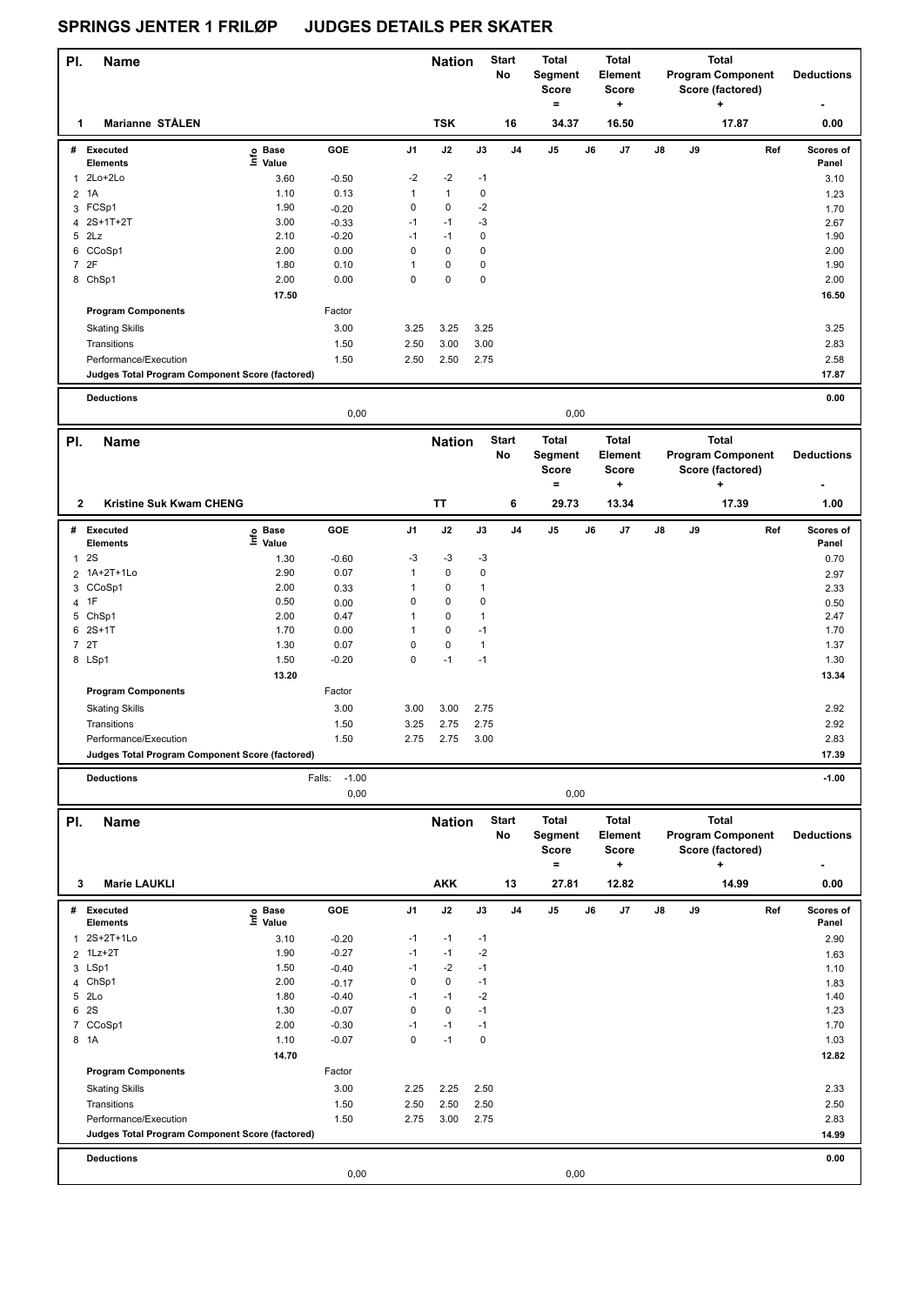| PI.            | <b>Name</b>                                     |                   |                   |                | <b>Nation</b> |              | <b>Start</b><br><b>No</b> | <b>Total</b><br>Segment<br><b>Score</b><br>۰ | <b>Total</b><br>Element<br>Score<br>÷ |               |    | <b>Total</b><br><b>Program Component</b><br>Score (factored)<br>$\ddot{}$ | <b>Deductions</b>  |
|----------------|-------------------------------------------------|-------------------|-------------------|----------------|---------------|--------------|---------------------------|----------------------------------------------|---------------------------------------|---------------|----|---------------------------------------------------------------------------|--------------------|
| 4              | <b>Sofie LARSEN EIDE</b>                        |                   |                   |                | <b>BSK</b>    |              | 8                         | 25.58                                        | 10.09                                 |               |    | 17.49                                                                     | 2.00               |
|                | # Executed<br><b>Elements</b>                   | e Base<br>E Value | GOE               | J <sub>1</sub> | J2            | J3           | J <sub>4</sub>            | J <sub>5</sub>                               | J <sub>7</sub><br>J6                  | $\mathsf{J}8$ | J9 | Ref                                                                       | Scores of<br>Panel |
|                | 1 1A+1Lo+1Lo                                    | 2.10              | 0.13              | $\mathbf{1}$   | $\mathbf{1}$  | $\mathbf 0$  |                           |                                              |                                       |               |    |                                                                           | 2.23               |
| $\overline{2}$ | 2S                                              | 1.30              | $-0.07$           | 0              | $-1$          | $\mathbf 0$  |                           |                                              |                                       |               |    |                                                                           | 1.23               |
| 3              | 1F                                              | 0.50              | 0.07              | 0              | 0             | $\mathbf{1}$ |                           |                                              |                                       |               |    |                                                                           | 0.57               |
|                | 4 CoSp1                                         | 1.70              | $-0.90$           | $-3$           | $-3$          | $-3$         |                           |                                              |                                       |               |    |                                                                           | 0.80               |
|                | 5 2S+1Lo                                        | 1.80              | $-0.07$           | 0              | $\mathbf 0$   | $-1$         |                           |                                              |                                       |               |    |                                                                           | 1.73               |
| 6              | 1A                                              | 1.10              | 0.13              | $\mathbf{1}$   | $\pmb{0}$     | $\mathbf{1}$ |                           |                                              |                                       |               |    |                                                                           | 1.23               |
|                | 7 ChSp1                                         | 2.00              | $-1.00$           | $-2$           | $-2$          | $-2$         |                           |                                              |                                       |               |    |                                                                           | 1.00               |
|                | 8 LSp1                                          | 1.50              | $-0.20$           | $\Omega$       | $\mathbf 0$   | $-2$         |                           |                                              |                                       |               |    |                                                                           | 1.30               |
|                |                                                 | 12.00             |                   |                |               |              |                           |                                              |                                       |               |    |                                                                           | 10.09              |
|                | <b>Program Components</b>                       |                   | Factor            |                |               |              |                           |                                              |                                       |               |    |                                                                           |                    |
|                | <b>Skating Skills</b>                           |                   | 3.00              | 2.75           | 3.00          | 2.75         |                           |                                              |                                       |               |    |                                                                           | 2.83               |
|                | Transitions                                     |                   | 1.50              | 3.00           | 3.25          | 3.00         |                           |                                              |                                       |               |    |                                                                           | 3.08               |
|                | Performance/Execution                           |                   | 1.50              | 3.00           | 2.75          | 3.00         |                           |                                              |                                       |               |    |                                                                           | 2.92               |
|                | Judges Total Program Component Score (factored) |                   |                   |                |               |              |                           |                                              |                                       |               |    |                                                                           | 17.49              |
|                | <b>Deductions</b>                               |                   | $-2.00$<br>Falls: |                |               |              |                           |                                              |                                       |               |    |                                                                           | $-2.00$            |
|                |                                                 |                   | 0,00              |                |               |              |                           | 0,00                                         |                                       |               |    |                                                                           |                    |
| PI.            | <b>Name</b>                                     |                   |                   |                | <b>Nation</b> |              | <b>Start</b><br>No        | <b>Total</b><br>Segment<br>Score<br>$=$      | <b>Total</b><br>Element<br>Score<br>٠ |               |    | <b>Total</b><br><b>Program Component</b><br>Score (factored)<br>٠         | <b>Deductions</b>  |

| 5 | <b>Mia Dybsand BRATLIE</b>                      |                            |         |                | <b>SIL</b>   |      | 4              | 23.15          |      | 10.39 |               |    | 12.76 |     | 0.00               |
|---|-------------------------------------------------|----------------------------|---------|----------------|--------------|------|----------------|----------------|------|-------|---------------|----|-------|-----|--------------------|
| # | <b>Executed</b><br><b>Elements</b>              | © Base<br>E Value<br>Value | GOE     | J <sub>1</sub> | J2           | J3   | J <sub>4</sub> | J <sub>5</sub> | J6   | J7    | $\mathsf{J}8$ | J9 |       | Ref | Scores of<br>Panel |
|   | 1 LSp1                                          | 1.50                       | $-0.20$ | $-1$           | $\mathbf 0$  | $-1$ |                |                |      |       |               |    |       |     | 1.30               |
|   | $2$ 2S $\leq$ +seq                              | 0.72                       | $-0.60$ | $-3$           | $-3$         | -3   |                |                |      |       |               |    |       |     | 0.12               |
|   | 3 1A+1Lo+1Lo                                    | 2.10                       | 0.07    | 0              | $\mathbf{1}$ | 0    |                |                |      |       |               |    |       |     | 2.17               |
|   | 4 2 S                                           | 1.30                       | $-0.20$ | $-1$           | $-1$         | $-1$ |                |                |      |       |               |    |       |     | 1.10               |
|   | 5 1A                                            | 1.10                       | 0.00    | 0              | 0            | 0    |                |                |      |       |               |    |       |     | 1.10               |
|   | 6 CCoSp1                                        | 2.00                       | 0.00    | 0              | $\mathbf 0$  | 0    |                |                |      |       |               |    |       |     | 2.00               |
|   | 7 ChSt1                                         | 2.00                       | 0.00    | 0              | $\mathbf 0$  | 0    |                |                |      |       |               |    |       |     | 2.00               |
|   | 8 1Lz                                           | 0.60                       | 0.00    | 0              | $\pmb{0}$    | 0    |                |                |      |       |               |    |       |     | 0.60               |
|   |                                                 | 11.32                      |         |                |              |      |                |                |      |       |               |    |       |     | 10.39              |
|   | <b>Program Components</b>                       |                            | Factor  |                |              |      |                |                |      |       |               |    |       |     |                    |
|   | <b>Skating Skills</b>                           |                            | 3.00    | 2.50           | 2.25         | 2.75 |                |                |      |       |               |    |       |     | 2.50               |
|   | Transitions                                     |                            | 1.50    | 1.75           | 1.75         | 1.50 |                |                |      |       |               |    |       |     | 1.67               |
|   | Performance/Execution                           |                            | 1.50    | 2.00           | 1.75         | 1.75 |                |                |      |       |               |    |       |     | 1.83               |
|   | Judges Total Program Component Score (factored) |                            |         |                |              |      |                |                |      |       |               |    |       |     | 12.76              |
|   | <b>Deductions</b>                               |                            |         |                |              |      |                |                |      |       |               |    |       |     | 0.00               |
|   |                                                 |                            | 0,00    |                |              |      |                |                | 0,00 |       |               |    |       |     |                    |

**Name Deductions - Nation Total Pl. Start Segment Score = Total Element Score + Total Program Component Score (factored) + No # Executed Elements Base Value GOE J1 J2 J3 J4 J5 J6 J7 J8 J9 Scores of Panel** 1 1.10 0.00 0 0 0 **Ref**  1A 1.10 **Info 6 Madeleine ERIKSEN OSK 10 23.11 8.48 14.63 0.00** 2 1Lz+1T+1Lo e 1.50 -0.23 -2 -2 -3 1.27  $3 \t2S$  1.30  $-0.07$  0 0  $-1$  1.23 4 CCoSp0 0.00 0.00 - - - 0.00 5 ChSp1 2.00 -0.17 0 0 -1 1.83 6 1F+1A+SEQ 1.28 0.00 0 0 0 1.28 7 LSp1 1.50 -0.20 0 -1 -1 1.30 8 1Lz e 0.60 -0.13 -1 -1 -2 0.47  **9.28 8.48 Program Components**  Skating Skills 2.50 2.25 Factor 3.00 2.42 Transitions 1.50 2.75 2.25 2.00 2.33 Performance/Execution 2.58 2.58 2.75 2.75 2.50 2.75 2.50 2.50 2.50 2.58 **Deductions 0.00 Judges Total Program Component Score (factored) 14.63** 0,00 0,00

e Jump take off with wrong edge

< Under-rotated jump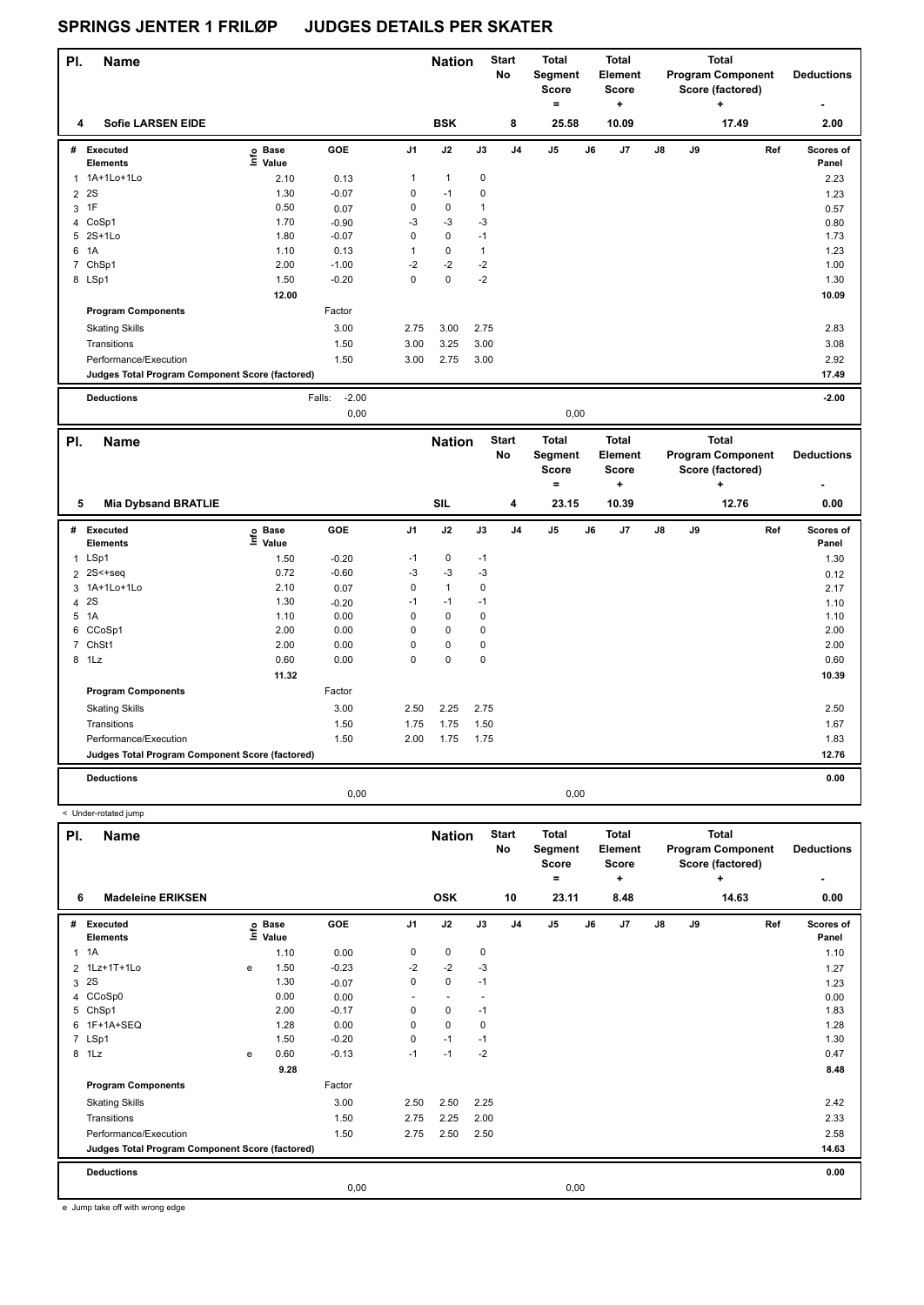| PI.            | Name                                            |                            |                 |              | <b>Nation</b>            |                   | <b>Start</b><br>No | Total<br>Segment<br>Score<br>$=$ |      | <b>Total</b><br>Element<br><b>Score</b><br>+ | Total<br><b>Program Component</b><br>Score (factored)<br>+ |    |                          | <b>Deductions</b> |
|----------------|-------------------------------------------------|----------------------------|-----------------|--------------|--------------------------|-------------------|--------------------|----------------------------------|------|----------------------------------------------|------------------------------------------------------------|----|--------------------------|-------------------|
| 7              | <b>Charlotte EGEBERG</b>                        |                            |                 |              | <b>BSK</b>               |                   | 9                  | 21.42                            |      | 8.30                                         |                                                            |    | 13.12                    | 0.00              |
|                | # Executed                                      | e Base<br>E Value<br>Value | GOE             | J1           | J2                       | J3                | J4                 | J5                               | J6   | J7                                           | J8                                                         | J9 | Ref                      | Scores of         |
| $\mathbf{1}$   | <b>Elements</b><br>1A                           |                            |                 | 0            | $\pmb{0}$                | 0                 |                    |                                  |      |                                              |                                                            |    |                          | Panel             |
|                | 2 LSp1                                          | 1.10<br>1.50               | 0.00<br>$-0.50$ | $-1$         | $-1$                     | $-3$              |                    |                                  |      |                                              |                                                            |    |                          | 1.10              |
| 3              | 1F                                              | 0.50                       |                 | 0            | $\pmb{0}$                | 0                 |                    |                                  |      |                                              |                                                            |    |                          | 1.00              |
| 4              | ChSp0                                           | 0.00                       | 0.00<br>0.00    | ÷,           | $\blacksquare$           | ÷,                |                    |                                  |      |                                              |                                                            |    |                          | 0.50<br>0.00      |
| 5              | $2S+1T$                                         | 1.70                       | $-0.40$         | $-1$         | $-2$                     | $-3$              |                    |                                  |      |                                              |                                                            |    |                          | 1.30              |
|                | 6 CCoSp1                                        | 2.00                       | $-0.50$         | $-2$         | $-1$                     | $-2$              |                    |                                  |      |                                              |                                                            |    |                          | 1.50              |
|                | 7 1A+1Lo                                        | 1.60                       | 0.13            | $\mathbf{1}$ | $\mathbf{1}$             | $\pmb{0}$         |                    |                                  |      |                                              |                                                            |    |                          | 1.73              |
|                | 8 2S                                            | 1.30                       | $-0.13$         | 0            | $\pmb{0}$                | $-2$              |                    |                                  |      |                                              |                                                            |    |                          | 1.17              |
|                |                                                 | 9.70                       |                 |              |                          |                   |                    |                                  |      |                                              |                                                            |    |                          | 8.30              |
|                | <b>Program Components</b>                       |                            | Factor          |              |                          |                   |                    |                                  |      |                                              |                                                            |    |                          |                   |
|                | <b>Skating Skills</b>                           |                            | 3.00            | 2.25         | 2.50                     | 1.50              |                    |                                  |      |                                              |                                                            |    |                          | 2.08              |
|                | Transitions                                     |                            | 1.50            | 2.50         | 2.50                     | 2.00              |                    |                                  |      |                                              |                                                            |    |                          | 2.33              |
|                | Performance/Execution                           |                            | 1.50            | 2.50         | 2.25                     | 2.00              |                    |                                  |      |                                              |                                                            |    |                          | 2.25              |
|                | Judges Total Program Component Score (factored) |                            |                 |              |                          |                   |                    |                                  |      |                                              |                                                            |    |                          | 13.12             |
|                |                                                 |                            |                 |              |                          |                   |                    |                                  |      |                                              |                                                            |    |                          |                   |
|                | <b>Deductions</b>                               |                            | 0,00            |              |                          |                   |                    |                                  | 0,00 |                                              |                                                            |    |                          | 0.00              |
|                |                                                 |                            |                 |              |                          |                   |                    |                                  |      |                                              |                                                            |    |                          |                   |
| PI.            | Name                                            |                            |                 |              | <b>Nation</b>            |                   | <b>Start</b>       | <b>Total</b>                     |      | <b>Total</b>                                 |                                                            |    | <b>Total</b>             |                   |
|                |                                                 |                            |                 |              |                          |                   | No                 | Segment<br>Score                 |      | Element<br>Score                             |                                                            |    | <b>Program Component</b> | <b>Deductions</b> |
|                |                                                 |                            |                 |              |                          |                   |                    | $\equiv$                         |      | +                                            |                                                            |    | Score (factored)<br>٠    |                   |
|                |                                                 |                            |                 |              |                          |                   |                    |                                  |      |                                              |                                                            |    |                          |                   |
| 8              | Kaja MIKKELSEN                                  |                            |                 |              | <b>RKK</b>               |                   | 3                  | 21.34                            |      | 10.44                                        |                                                            |    | 10.90                    | 0.00              |
|                | # Executed                                      | e Base<br>E Value          | GOE             | J1           | J2                       | J3                | J4                 | J5                               | J6   | J7                                           | J8                                                         | J9 | Ref                      | Scores of         |
|                | <b>Elements</b>                                 | Value                      |                 |              |                          |                   |                    |                                  |      |                                              |                                                            |    |                          | Panel             |
|                | $1 \t1A$                                        | 1.10                       | $-0.20$         | $-1$         | $-1$                     | $-1$              |                    |                                  |      |                                              |                                                            |    |                          | 0.90              |
| $\overline{2}$ | $1A+1T$                                         | 1.50                       | $-0.20$         | 0            | $-1$                     | $-2$              |                    |                                  |      |                                              |                                                            |    |                          | 1.30              |
|                | 3 1F+1Lo+1Lo                                    | 1.50                       | 0.13            | 1            | $\mathbf{1}$             | $\pmb{0}$         |                    |                                  |      |                                              |                                                            |    |                          | 1.63              |
|                | 4 ChSp1                                         | 2.00                       | 0.47            | 1            | $\pmb{0}$                | $\mathbf{1}$      |                    |                                  |      |                                              |                                                            |    |                          | 2.47              |
|                | 5 1Lo                                           | 0.50                       | 0.00            | 0            | $\pmb{0}$                | 0                 |                    |                                  |      |                                              |                                                            |    |                          | 0.50              |
|                | 6 CCoSp1                                        | 2.00                       | 0.17            | 0            | $\pmb{0}$                | $\mathbf{1}$      |                    |                                  |      |                                              |                                                            |    |                          | 2.17              |
|                | 7 1F                                            | 0.50                       | 0.07            | 0            | $\pmb{0}$                | $\mathbf{1}$      |                    |                                  |      |                                              |                                                            |    |                          | 0.57              |
|                | 8 LSp1                                          | 1.50                       | $-0.60$         | $-1$         | $-2$                     | $-3$              |                    |                                  |      |                                              |                                                            |    |                          | 0.90              |
|                |                                                 | 10.60                      |                 |              |                          |                   |                    |                                  |      |                                              |                                                            |    |                          | 10.44             |
|                | <b>Program Components</b>                       |                            | Factor          |              |                          |                   |                    |                                  |      |                                              |                                                            |    |                          |                   |
|                | <b>Skating Skills</b>                           |                            | 3.00            | 2.00         | 2.00                     | 1.75              |                    |                                  |      |                                              |                                                            |    |                          | 1.92              |
|                | Transitions                                     |                            | 1.50            | 1.50         | 2.25                     | 1.50              |                    |                                  |      |                                              |                                                            |    |                          | 1.75              |
|                | Performance/Execution                           |                            | 1.50            | 1.75         | 1.75                     | 1.50              |                    |                                  |      |                                              |                                                            |    |                          | 1.67              |
|                | Judges Total Program Component Score (factored) |                            |                 |              |                          |                   |                    |                                  |      |                                              |                                                            |    |                          | 10.90             |
|                | <b>Deductions</b>                               |                            |                 |              |                          |                   |                    |                                  |      |                                              |                                                            |    |                          | 0.00              |
|                |                                                 |                            | 0,00            |              |                          |                   |                    |                                  | 0,00 |                                              |                                                            |    |                          |                   |
|                |                                                 |                            |                 |              |                          |                   |                    |                                  |      |                                              |                                                            |    |                          |                   |
| PI.            | <b>Name</b>                                     |                            |                 |              | <b>Nation</b>            |                   | <b>Start</b>       | <b>Total</b>                     |      | <b>Total</b>                                 |                                                            |    | <b>Total</b>             |                   |
|                |                                                 |                            |                 |              |                          |                   | No                 | Segment                          |      | Element                                      |                                                            |    | <b>Program Component</b> | <b>Deductions</b> |
|                |                                                 |                            |                 |              |                          |                   |                    | <b>Score</b><br>$\equiv$         |      | <b>Score</b><br>÷                            |                                                            |    | Score (factored)         |                   |
|                |                                                 |                            |                 |              |                          |                   |                    |                                  |      |                                              |                                                            |    |                          |                   |
| 9              | <b>Anne Katrine ASKELAND</b>                    |                            |                 |              | <b>RKK</b>               |                   | 15                 | 19.12                            |      | 7.88                                         |                                                            |    | 11.24                    | 0.00              |
|                | # Executed                                      | e Base<br>⊑ Value          | GOE             | J1           | J2                       | $\mathsf{J3}$     | J4                 | $\mathsf{J}5$                    | J6   | J7                                           | J8                                                         | J9 | Ref                      | Scores of         |
|                | <b>Elements</b>                                 |                            |                 |              |                          |                   |                    |                                  |      |                                              |                                                            |    |                          | Panel             |
| 1              | 1Lo                                             | 0.50                       | 0.07            | 1            | 0                        | 0                 |                    |                                  |      |                                              |                                                            |    |                          | 0.57              |
| $\overline{2}$ | 1F+1Lo+1Lo                                      | 1.50                       | 0.00            | 0            | $\pmb{0}$                | 0                 |                    |                                  |      |                                              |                                                            |    |                          | 1.50              |
|                | 3 fssp0                                         | 0.00                       | 0.00            |              | $\overline{\phantom{a}}$ |                   |                    |                                  |      |                                              |                                                            |    |                          | 0.00              |
| 4              | 1W                                              | 0.30                       | $-0.30$         | -3           | -3                       | -3                |                    |                                  |      |                                              |                                                            |    |                          | 0.00              |
| 6              | 5 1Lz<br>1Lo+1A+SEQ                             | 0.60<br>1.28               | 0.00<br>$-0.20$ | 0<br>$-1$    | $\pmb{0}$<br>$-1$        | $\pmb{0}$<br>$-1$ |                    |                                  |      |                                              |                                                            |    |                          | 0.60<br>1.08      |
|                | 7 ChSp1                                         | 2.00                       | 0.23            | 0            | $\pmb{0}$                | $\mathbf{1}$      |                    |                                  |      |                                              |                                                            |    |                          | 2.23              |
|                | 8 CCoSp1                                        | 2.00                       | $-0.10$         | $\mathbf 0$  | 0                        | $-1$              |                    |                                  |      |                                              |                                                            |    |                          | 1.90              |
|                |                                                 | 8.18                       |                 |              |                          |                   |                    |                                  |      |                                              |                                                            |    |                          | 7.88              |
|                | <b>Program Components</b>                       |                            | Factor          |              |                          |                   |                    |                                  |      |                                              |                                                            |    |                          |                   |
|                |                                                 |                            |                 |              |                          |                   |                    |                                  |      |                                              |                                                            |    |                          |                   |
|                | <b>Skating Skills</b>                           |                            | 3.00            | 2.00         | 2.25                     | 2.00              |                    |                                  |      |                                              |                                                            |    |                          | 2.08              |
|                | Transitions                                     |                            | 1.50            | 1.75         | 1.75                     | 1.75              |                    |                                  |      |                                              |                                                            |    |                          | 1.75              |
|                | Performance/Execution                           |                            | 1.50            | 1.50         | 1.75                     | 1.50              |                    |                                  |      |                                              |                                                            |    |                          | 1.58<br>11.24     |
|                | Judges Total Program Component Score (factored) |                            |                 |              |                          |                   |                    |                                  |      |                                              |                                                            |    |                          |                   |
|                | <b>Deductions</b>                               |                            |                 |              |                          |                   |                    |                                  |      |                                              |                                                            |    |                          | 0.00              |
|                |                                                 |                            | 0,00            |              |                          |                   |                    |                                  | 0,00 |                                              |                                                            |    |                          |                   |
|                |                                                 |                            |                 |              |                          |                   |                    |                                  |      |                                              |                                                            |    |                          |                   |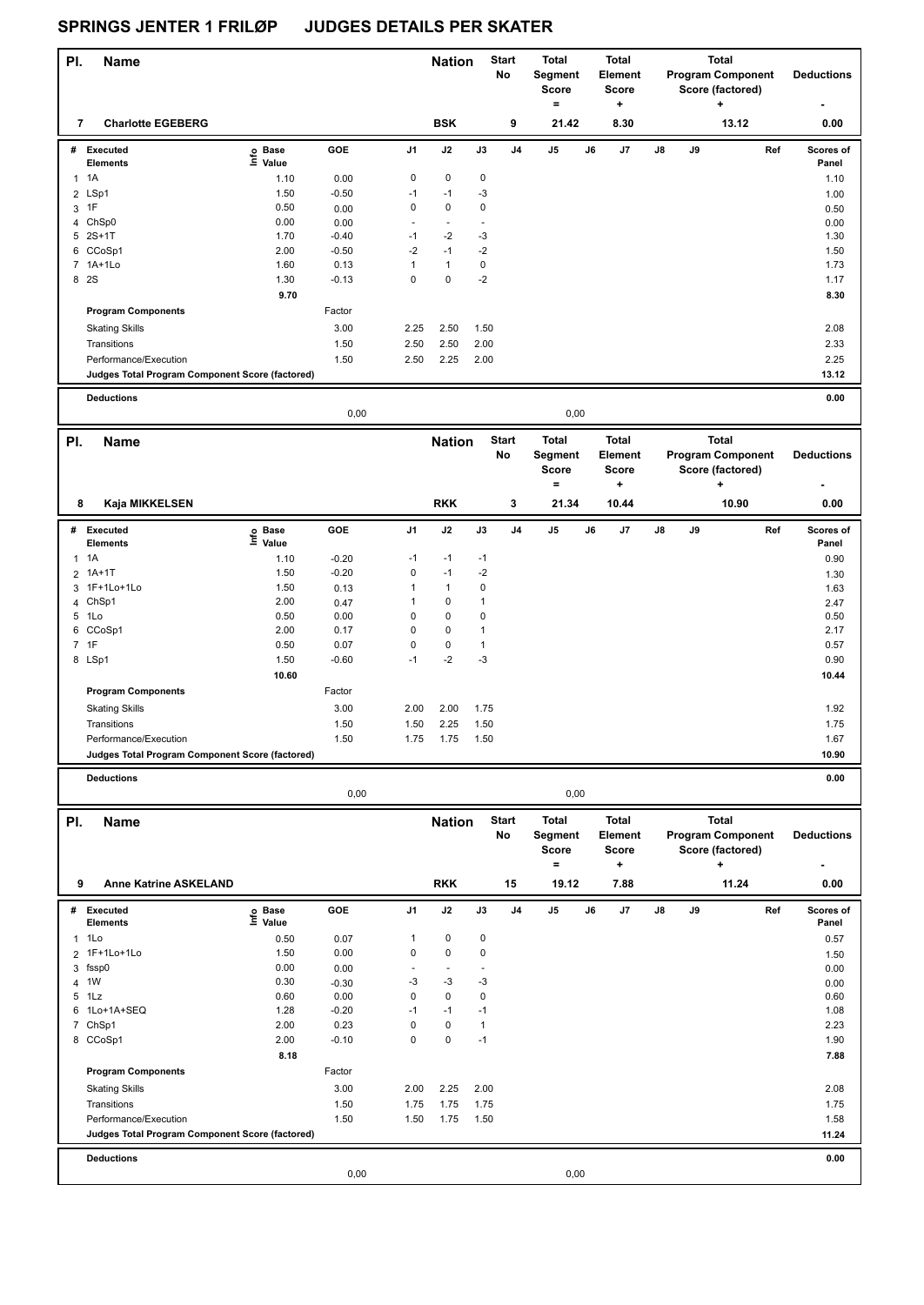| PI. | <b>Name</b>                                     |                   |                   |                | <b>Nation</b> |      | <b>Start</b><br>No | Total<br>Segment<br><b>Score</b><br>= |    | <b>Total</b><br>Element<br><b>Score</b><br>٠ |    |    | <b>Total</b><br><b>Program Component</b><br>Score (factored)<br>٠ | <b>Deductions</b>         |
|-----|-------------------------------------------------|-------------------|-------------------|----------------|---------------|------|--------------------|---------------------------------------|----|----------------------------------------------|----|----|-------------------------------------------------------------------|---------------------------|
| 10  | <b>Guro Emilie HEM</b>                          |                   |                   |                | <b>TT</b>     |      | 11                 | 18.53                                 |    | 8.28                                         |    |    | 11.25                                                             | 1.00                      |
| #   | Executed<br><b>Elements</b>                     | e Base<br>E Value | GOE               | J <sub>1</sub> | J2            | J3   | J <sub>4</sub>     | J <sub>5</sub>                        | J6 | J <sub>7</sub>                               | J8 | J9 | Ref                                                               | <b>Scores of</b><br>Panel |
| 1   | 1A+SEQ                                          | 0.88              | $-0.53$           | $-3$           | $-2$          | -3   |                    |                                       |    |                                              |    |    |                                                                   | 0.35                      |
|     | 2 ChSp1                                         | 2.00              | $-0.50$           | $-1$           | 0             | $-2$ |                    |                                       |    |                                              |    |    |                                                                   | 1.50                      |
| 3   | <b>2S</b>                                       | 1.30              | $-0.60$           | -3             | $-3$          | -3   |                    |                                       |    |                                              |    |    |                                                                   | 0.70                      |
|     | 4 1F+1T                                         | 0.90              | 0.00              | 0              | $\pmb{0}$     | 0    |                    |                                       |    |                                              |    |    |                                                                   | 0.90                      |
|     | 5 CCoSp1                                        | 2.00              | $-0.50$           | $-2$           | $-2$          | $-1$ |                    |                                       |    |                                              |    |    |                                                                   | 1.50                      |
|     | 6 2T                                            | 1.30              | $-0.07$           | $\mathbf 0$    | 0             | $-1$ |                    |                                       |    |                                              |    |    |                                                                   | 1.23                      |
|     | 7 1A                                            | 1.10              | 0.00              | $\mathbf 0$    | $\mathbf 0$   | 0    |                    |                                       |    |                                              |    |    |                                                                   | 1.10                      |
|     | 8 LSp1                                          | 1.50              | $-0.50$           | $-2$           | $-1$          | $-2$ |                    |                                       |    |                                              |    |    |                                                                   | 1.00                      |
|     |                                                 | 10.98             |                   |                |               |      |                    |                                       |    |                                              |    |    |                                                                   | 8.28                      |
|     | <b>Program Components</b>                       |                   | Factor            |                |               |      |                    |                                       |    |                                              |    |    |                                                                   |                           |
|     | <b>Skating Skills</b>                           |                   | 3.00              | 1.75           | 2.25          | 2.00 |                    |                                       |    |                                              |    |    |                                                                   | 2.00                      |
|     | Transitions                                     |                   | 1.50              | 1.75           | 2.25          | 1.75 |                    |                                       |    |                                              |    |    |                                                                   | 1.92                      |
|     | Performance/Execution                           |                   | 1.50              | 1.50           | 1.75          | 1.50 |                    |                                       |    |                                              |    |    |                                                                   | 1.58                      |
|     | Judges Total Program Component Score (factored) |                   |                   |                |               |      |                    |                                       |    |                                              |    |    |                                                                   | 11.25                     |
|     | <b>Deductions</b>                               |                   | $-1.00$<br>Falls: |                |               |      |                    |                                       |    |                                              |    |    |                                                                   | $-1.00$                   |

0,00 0,00

| PI.            | <b>Name</b>                                     |    |                      |         |                | <b>Nation</b> |      | <b>Start</b><br>No | Total<br>Segment<br><b>Score</b><br>۰ |      | Total<br>Element<br>Score<br>٠ |               |    | Total<br><b>Program Component</b><br>Score (factored)<br>٠ | <b>Deductions</b><br>۰    |
|----------------|-------------------------------------------------|----|----------------------|---------|----------------|---------------|------|--------------------|---------------------------------------|------|--------------------------------|---------------|----|------------------------------------------------------------|---------------------------|
| 11             | <b>Maria Tran HILLESTAD</b>                     |    |                      |         |                | <b>OSK</b>    |      | 5                  | 17.39                                 |      | 7.00                           |               |    | 10.39                                                      | 0.00                      |
| #              | <b>Executed</b><br><b>Elements</b>              | ١m | <b>Base</b><br>Value | GOE     | J <sub>1</sub> | J2            | J3   | J <sub>4</sub>     | J <sub>5</sub>                        | J6   | J <sub>7</sub>                 | $\mathsf{J}8$ | J9 | Ref                                                        | <b>Scores of</b><br>Panel |
| $\mathbf{1}$   | 1A                                              |    | 1.10                 | 0.00    | 0              | $\mathbf 0$   | 0    |                    |                                       |      |                                |               |    |                                                            | 1.10                      |
| $\overline{2}$ | 1A+1Lo                                          |    | 1.60                 | $-0.53$ | $-2$           | $-3$          | $-3$ |                    |                                       |      |                                |               |    |                                                            | 1.07                      |
|                | 3 LSp1                                          |    | 1.50                 | $-0.70$ | $-2$           | $-2$          | $-3$ |                    |                                       |      |                                |               |    |                                                            | 0.80                      |
| 4              | $1Lz+1T$                                        | e  | 1.00                 | $-0.27$ | $-3$           | $-2$          | $-3$ |                    |                                       |      |                                |               |    |                                                            | 0.73                      |
| 5              | 1F                                              |    | 0.50                 | 0.00    | 0              | $\mathbf 0$   | 0    |                    |                                       |      |                                |               |    |                                                            | 0.50                      |
|                | 6 CoSp1                                         |    | 1.70                 | $-0.70$ | $-2$           | $-2$          | $-3$ |                    |                                       |      |                                |               |    |                                                            | 1.00                      |
| $\overline{7}$ | ChSp1                                           |    | 2.00                 | $-0.67$ | 0              | $-1$          | $-3$ |                    |                                       |      |                                |               |    |                                                            | 1.33                      |
|                | 8 1Lo                                           |    | 0.50                 | $-0.03$ | 0              | $\mathbf 0$   | $-1$ |                    |                                       |      |                                |               |    |                                                            | 0.47                      |
|                |                                                 |    | 9.90                 |         |                |               |      |                    |                                       |      |                                |               |    |                                                            | 7.00                      |
|                | <b>Program Components</b>                       |    |                      | Factor  |                |               |      |                    |                                       |      |                                |               |    |                                                            |                           |
|                | <b>Skating Skills</b>                           |    |                      | 3.00    | 1.75           | 1.75          | 1.75 |                    |                                       |      |                                |               |    |                                                            | 1.75                      |
|                | Transitions                                     |    |                      | 1.50    | 1.50           | 1.75          | 1.75 |                    |                                       |      |                                |               |    |                                                            | 1.67                      |
|                | Performance/Execution                           |    |                      | 1.50    | 1.75           | 1.75          | 1.75 |                    |                                       |      |                                |               |    |                                                            | 1.75                      |
|                | Judges Total Program Component Score (factored) |    |                      |         |                |               |      |                    |                                       |      |                                |               |    |                                                            | 10.39                     |
|                | <b>Deductions</b>                               |    |                      |         |                |               |      |                    |                                       |      |                                |               |    |                                                            | 0.00                      |
|                |                                                 |    |                      | 0,00    |                |               |      |                    |                                       | 0,00 |                                |               |    |                                                            |                           |

|   | e Jump take off with wrong edge                      |   |                   |         |                |                             |        |                         |                                                       |      |                                               |               |    |                                                                            |                           |
|---|------------------------------------------------------|---|-------------------|---------|----------------|-----------------------------|--------|-------------------------|-------------------------------------------------------|------|-----------------------------------------------|---------------|----|----------------------------------------------------------------------------|---------------------------|
|   | <b>Name</b><br>PI.<br><b>Victoria GRANDAHL</b><br>12 |   |                   |         |                | <b>Nation</b><br><b>SSK</b> |        | <b>Start</b><br>No<br>1 | <b>Total</b><br>Segment<br><b>Score</b><br>۰<br>17.30 |      | <b>Total</b><br>Element<br>Score<br>٠<br>5.57 |               |    | <b>Total</b><br><b>Program Component</b><br>Score (factored)<br>٠<br>11.73 | <b>Deductions</b><br>0.00 |
|   |                                                      |   |                   |         |                |                             |        |                         |                                                       |      |                                               |               |    |                                                                            |                           |
| # | Executed<br><b>Elements</b>                          |   | e Base<br>E Value | GOE     | J <sub>1</sub> | J2                          | J3     | J <sub>4</sub>          | J <sub>5</sub>                                        | J6   | J7                                            | $\mathsf{J}8$ | J9 | Ref                                                                        | Scores of<br>Panel        |
| 1 | 2S                                                   |   | 1.30              | 0.00    | 0              | $\mathbf 0$                 | 0      |                         |                                                       |      |                                               |               |    |                                                                            | 1.30                      |
|   | 2 2Lo<<                                              |   | 0.50              | $-0.30$ | $-3$           | $-3$                        | $-3$   |                         |                                                       |      |                                               |               |    |                                                                            | 0.20                      |
| 3 | LSp1                                                 |   | 1.50              | $-0.50$ | $-1$           | $-1$                        | $-3$   |                         |                                                       |      |                                               |               |    |                                                                            | 1.00                      |
| 4 | ChSp0                                                |   | 0.00              | 0.00    | ٠              | $\sim$                      | $\sim$ |                         |                                                       |      |                                               |               |    |                                                                            | 0.00                      |
| 5 | 1A<<+1Lo<<+2S<                                       |   | 0.90              | $-0.60$ | $-3$           | $-3$                        | -3     |                         |                                                       |      |                                               |               |    |                                                                            | 0.30                      |
| 6 | 2T<<                                                 |   | 0.40              | $-0.30$ | -3             | -3                          | -3     |                         |                                                       |      |                                               |               |    |                                                                            | 0.10                      |
|   | 7 1Lz+1Lo                                            | e | 1.10              | $-0.13$ | $-1$           | $-1$                        | $-2$   |                         |                                                       |      |                                               |               |    |                                                                            | 0.97                      |
|   | 8 CCoSp1                                             |   | 2.00              | $-0.30$ | $-1$           | $-1$                        | $-1$   |                         |                                                       |      |                                               |               |    |                                                                            | 1.70                      |
|   |                                                      |   | 7.70              |         |                |                             |        |                         |                                                       |      |                                               |               |    |                                                                            | 5.57                      |
|   | <b>Program Components</b>                            |   |                   | Factor  |                |                             |        |                         |                                                       |      |                                               |               |    |                                                                            |                           |
|   | <b>Skating Skills</b>                                |   |                   | 3.00    | 2.25           | 2.50                        | 2.25   |                         |                                                       |      |                                               |               |    |                                                                            | 2.33                      |
|   | Transitions                                          |   |                   | 1.50    | 1.50           | 1.75                        | 1.50   |                         |                                                       |      |                                               |               |    |                                                                            | 1.58                      |
|   | Performance/Execution                                |   |                   | 1.50    | 1.75           | 1.75                        | 1.25   |                         |                                                       |      |                                               |               |    |                                                                            | 1.58                      |
|   | Judges Total Program Component Score (factored)      |   |                   |         |                |                             |        |                         |                                                       |      |                                               |               |    |                                                                            | 11.73                     |
|   | <b>Deductions</b>                                    |   |                   |         |                |                             |        |                         |                                                       |      |                                               |               |    |                                                                            | 0.00                      |
|   |                                                      |   |                   | 0,00    |                |                             |        |                         |                                                       | 0,00 |                                               |               |    |                                                                            |                           |

< Under-rotated jump << Downgraded jump e Jump take off with wrong edge